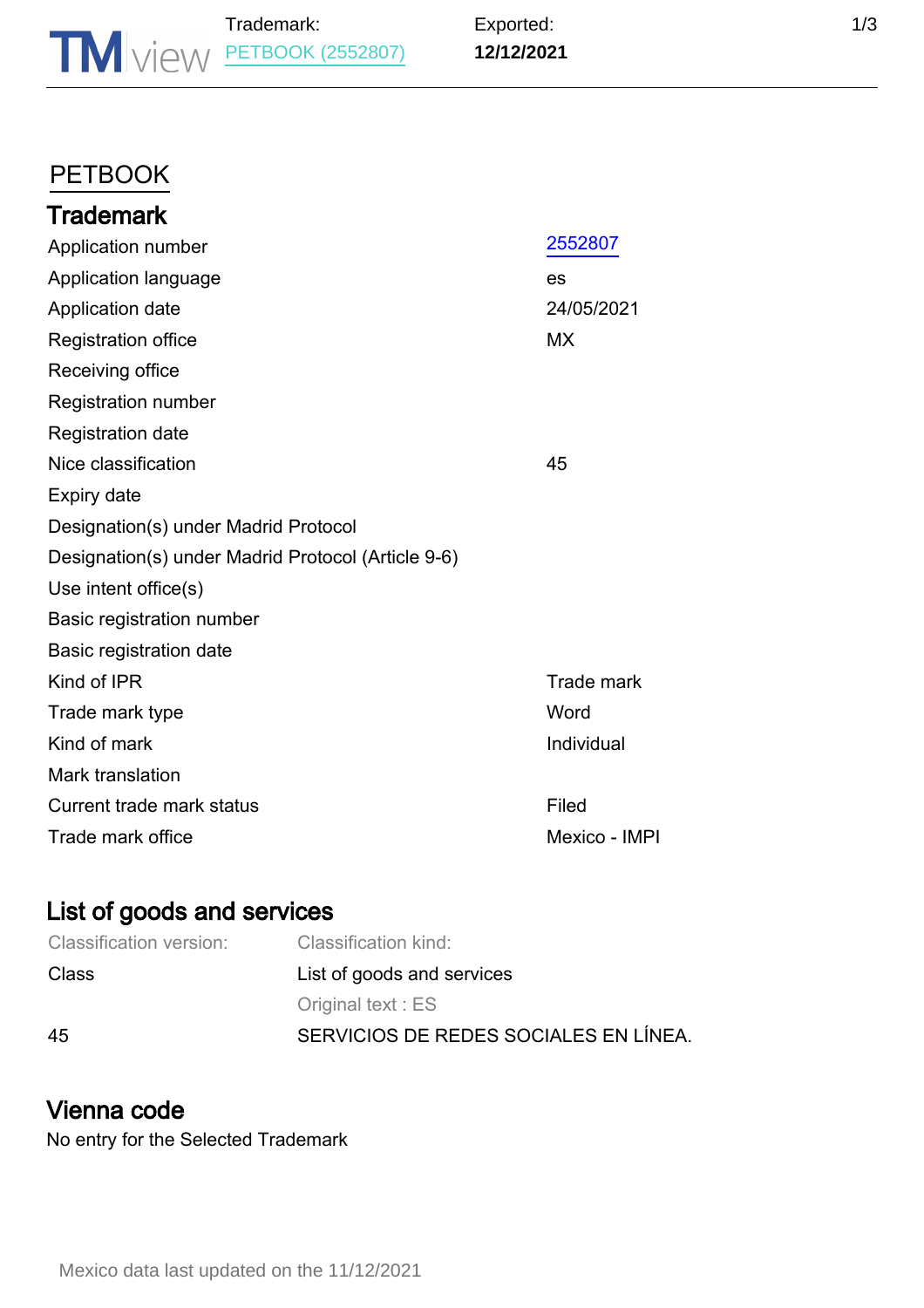#### **Owner**

Applicant identifier Name **FACEBOOK, INC.** Entitlement establishment Address country **Address** country **US** 

Address 1601 WILLOW ROAD NUM. EXT. 94025 MENLO PARK, CALIFORNIA ESTADOS UNIDOS DE AMERICA

# **Representative**

Applicant identifier Entitlement establishment Address country

Name GILBERTO MARTINEZ MALDONADO

Address MONTES URALES NUM. EXT. 750 NUM. INT. 402, LOMAS DE CHAPULTEPEC 11000 MIGUEL HIDALGO, CIUDAD DE MEXICO

#### Correspondence address

No entry for the Selected Trademark

# **Seniority**

No entry for the Selected Trademark

# Exhibition priority

No entry for the Selected Trademark

## **Priority**

No entry for the Selected Trademark